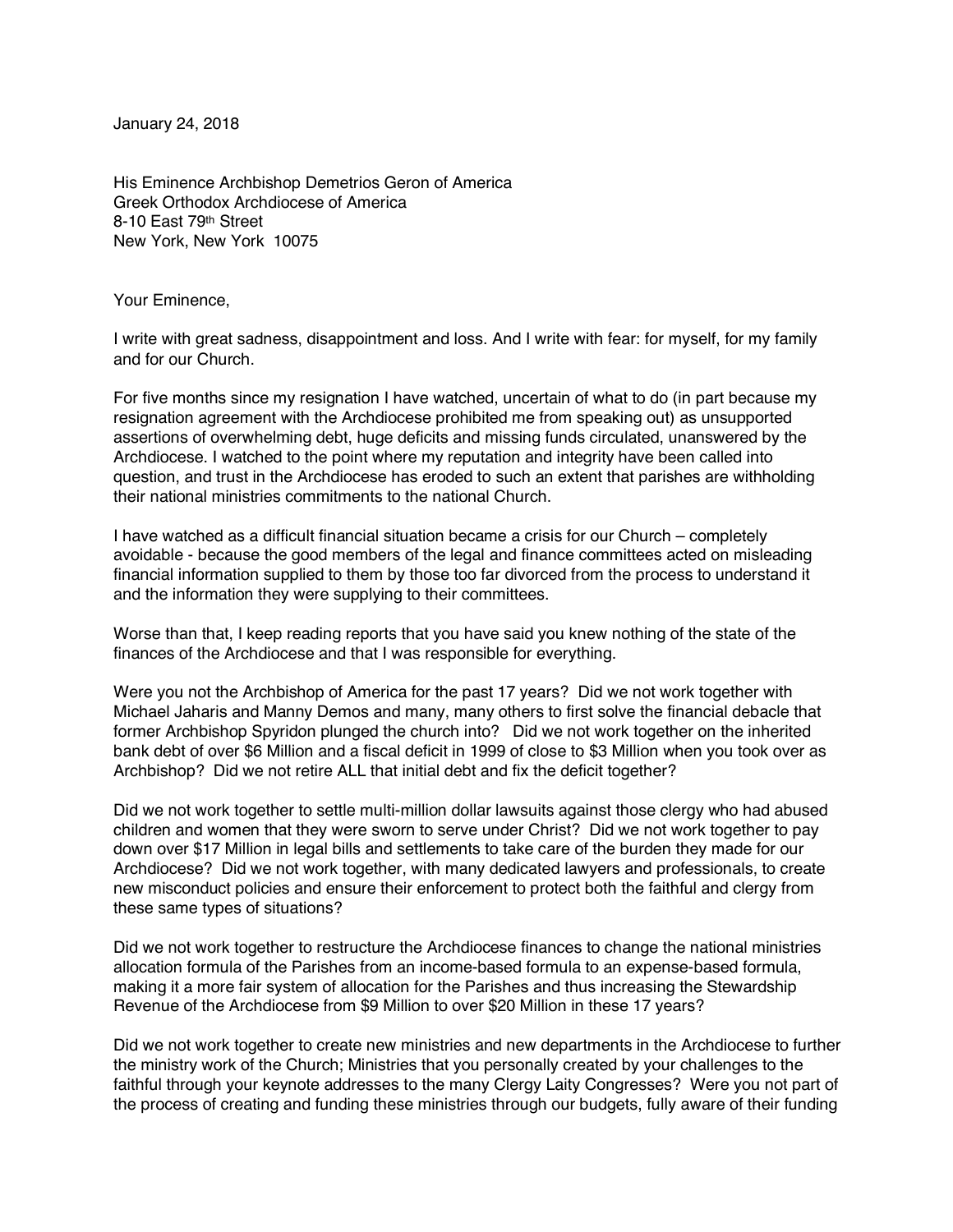and costs? Did the Executive Committee and Clergy Laity Congress not approve those budgets and fund the ministries of the Church these past 17 years in open transparency?

Did we not discuss, together and with others, the loss of our very dear beloved friends and major stewards of our Archdiocese, Mr. Michael Jaharis and Mr. Nicholas Bouras, and the very difficult financial situation their loss would place upon the Church? Did I not inform you that the loss of over \$3 Million from their personal stewardship would have a direct impact upon the Church in America and the budget of the Archdiocese?

Did we not work together, with Fr. Alex Karloutsos, Michael Jaharis and many other dedicated individuals over these past 17 years to fight for St. Nicholas Greek Orthodox Church at the World Trade Center? Did you and the committee you appointed not choose Santiago Calatrava as the Architect to build the Church? Did you not agree to all the design changes that were made by Mr. Calatrava? Did I not advise you and others that those changes would cost millions of extra dollars; dollars that would have to be raised and dollars that were not in the budget? Did you not sit in meetings with Mr. Calatrava discussing and ultimately agreeing to those changes and cost increases? Were you not told, before Mr. Calatrava was chosen, that if you choose him as the design Architect, the budget would surely be at least double what was originally estimated?

If you were not aware of these financial situations of our Archdiocese as you claim, then who was the Archbishop I was working very close with these past 17 years? Who was the Archbishop that I considered a spiritual father and leader these past 17 years? Who was I serving, taking personal attacks for and standing up for these past 17 years? Who was the Archbishop I met with and spoke to thousands of times when we made these, sometimes very difficult, decisions?

The answer, as you know Your Eminence, is yes you were aware, you did make decisions, you knew the facts of what we were doing and where our Archdiocese was headed. You are the Archbishop and you are responsible for these decisions; many of which are documented in letters and memos.

I have served the Church for 30 years and you for 17 of those years. I have done so out of love and not for financial gain as you yourself can attest. You and Michael Jaharis asked me to return to the Church in 2000 from my secular job. As you know, I did not want to return, but to serve in other capacities. You both insisted and knowing my love for my Church and the Archdiocese, I returned as Executive Director, not as Chief Financial Officer as many in the press seem to think.

Again, five years ago I came to you and told you I was leaving the Archdiocese for a secular position and I would give you 6 months transition so you could fill my position. You and Michael Jaharis pleaded with me to stay on and not leave the Archdiocese and then offered me a contract to stay. A contract that was negotiated in good faith by me and the Archdiocese through our mutual attorneys, all because you wanted me to stay with you as Executive Director until you left the Archdiocese.

Now is the time, Your Eminence, to speak out in truth and love.

The first step you can take is to acknowledge the decisions you made as The Archbishop and as our spiritual and administrative leader - decisions of which you were fully aware and in which you participated fully.

Second is to acknowledge the damage caused to our Church by the repeated rejection of my offers before and after my departure to meet with you and the new CFO, formerly our Controller, to review the finances and the financial condition of the Archdiocese. Simple communication and meeting with